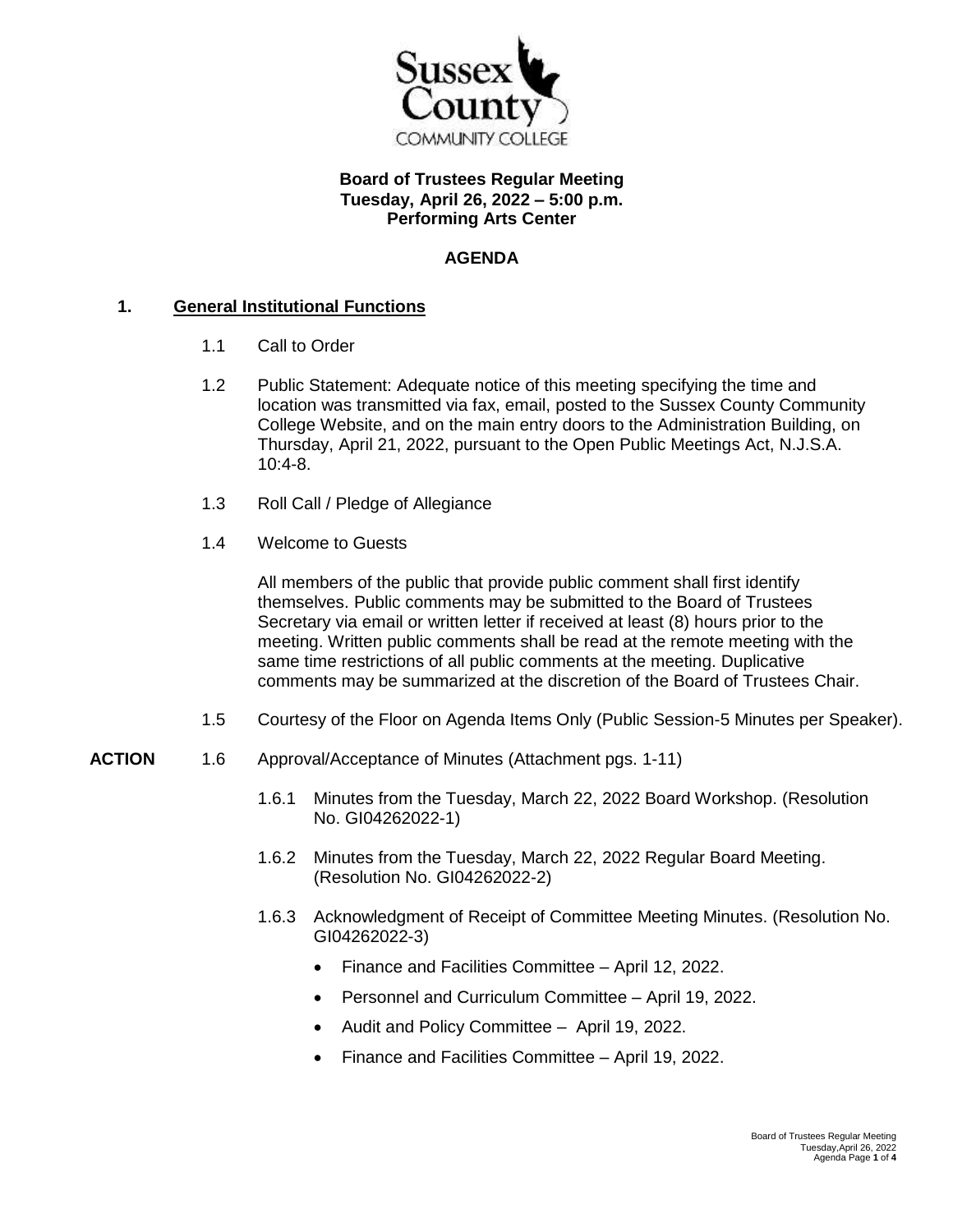# **2. Consent Agenda – ACTION/RC**

The President recommends items 2.1 - 2.5 for Board approval, as brought forth after discussion and review by Board Committees:

- 2.1 Approval of Personnel Items
	- 2.1.1 March 9, 2022 April 13, 2022 Personnel Actions. (Attachment pg. 12, Resolution No. P04262022-1)
- 2.2 Approval of Curriculum Items
	- 2.2.1 Termination of the A.S Psychosocial Rehabilitation Degree Program. (Attachment pg. 12, Resolution No. CI04262022-1)
- 2.3 Approval of Policy Items
	- 2.3.1 New Policy No. 101.7 Granting Concurrent Faculty Rank to the College President. (Attachment pgs. 14 & 15, Resolution No. AP04262022-1)
- 2.4 Approval of Finance Items
	- 2.4.1 Science Instructional Equipment Fisher Science Education for Labquest 3 Education Package – Testing devices used to measure different chemical and physical aspects of the environment and to perform various scientific experiments for Environment Science and Ecology classes – quantity 8, plus accessories. Total Cost: \$26,404.00. Opex Funded. (Attachment pgs. 16-21, Resolution BFF04262022-1)
- 2.5 Approval of Facilities Items
	- 2.5.1 Graduation Tent Rental from Metz Amusements & Concessions LLC, in the Amount of \$21,074.00. Opex Funded. (Attachment pgs. 22-25, Resolution No. BFF04262022-2)
	- 2.5.2 PSTA Security Systems Open Systems Integrators, Inc. in the Amount of \$113,183.00, for IP video camera surveillance system and door access control system for the Public Safety Training Academy – Includes hardware, software licenses, installation, and programming. Chapter 12 Funded. (Attachment pgs. 26-38, Resolution No. BFF04262022-3)

# **3**. **Finance – ACTION/RC**

**ACTION/RC** 3.1 Recommendation: Acknowledge Receipt and Review of Financial Statements – March 31, 2022 Nine Months YTD FYE June 30, 2022. (Attachment pgs. 39-60, Resolution No. GI04262022-4)

### **4. Policy**

4.1 Second Reading of Bylaws Amendment (Attachment pg. 61, Resolution No. AP04262022-2)

WHEREAS, Article III, Section 3.2(e) of the Bylaws of Sussex County Community College ("the College") gives the Board of Trustees of the College the right to appoint the College President; and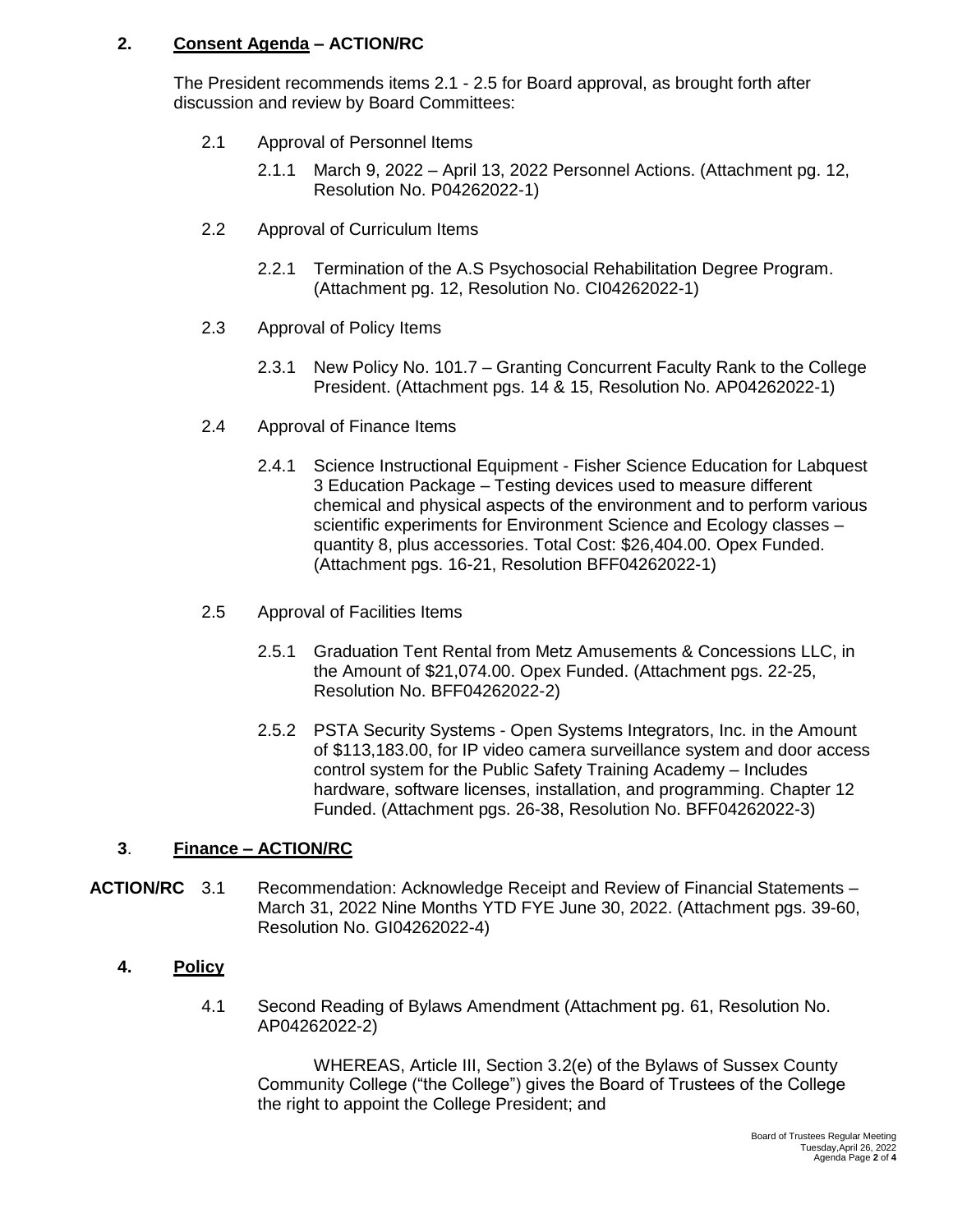WHEREAS, N.J.S.A. 18A:64A-3 gives the Board of Trustees the right to enter into a contract with the President, setting forth his terms and conditions of employment; and

WHEREAS, Article III, Section 3.2(f) of the Bylaws gives the Board of Trustees of the College the right to appoint the teaching staff of the College; and

WHEREAS, Article III, Section 3.2(p) and (q) of the Bylaws give the Board of Trustees the authority to make such rules and exercise such powers as are necessary and proper for the administration of the College; and

WHEREAS, the Board of Trustees deems it to be in the best interest of the College, when so determined by the Board of Trustees on a case-by-case basis, to permit the College President to hold a concurrent faculty appointment, without requiring the recommendation of the President; and

WHEREAS, Article I, Section 1.3 of the Bylaws permits the Board of Trustees to amend the Bylaws by approval of an amendment at two meetings, with the second occurring not sooner than fourteen (14) days after the first; and

WHEREAS, the Board of Trustees wishes to amend Article III, Section 3.2 to allow the Trustees to appoint the President to a concurrent position on the faculty without requiring the recommendation of the President;

NOW, THEREFORE, BE IT RESOLVED that Article III, Section 3.2 is hereby amended to add to Section 3.2(e) the words "and to appoint the president to a concurrent position on the faculty, on a case-by-case basis, in the sole discretion of the Board of Trustees, upon the recommendation of the Chief Academic Officer. A president so appointed to concurrent faculty rank shall be considered a managerial executive, confidential employee, and supervisor, excluded from the faculty bargaining unit" and

BE IT FURTHER RESOLVED that this amendment shall take effect immediately following its second approval by the Board of Trustees.

**ACTION/RC** 4.2 Recommendation: Approval of Bylaws Amendment for No. 4.1 Second Reading. (Attachment pg. 62, Resolution No. AP04262022-3)

#### **5. Personnel**

**ACTION/RC** 5.1 Recommendation: Resolution to Amend the College President's Contract, Granting Concurrent Faculty Rank. (Attachment pg. 62, Resolution No. P04262022-2)

> WHEREAS, the Board of Trustees of the College wishes to amend the existing Employment Agreement with Dr. Connolly;

> NOW, THEREFORE, BE IT RESOLVED that the Board of Trustees, upon the recommendation of the Senior Vice President of Academic and Student Affairs, appoints Dr. Jon Connolly to the concurrent position of a Member of the Faculty jointly in Academic Programs in Environmental, Horticultural, and Biological Science; and

> BE IT FURTHER RESOLVED that the Board of Trustees hereby directs that the Chairperson of the Board of Trustees execute the Amended to President Connolly's Employment Agreement, which shall so provide, on behalf of the College.